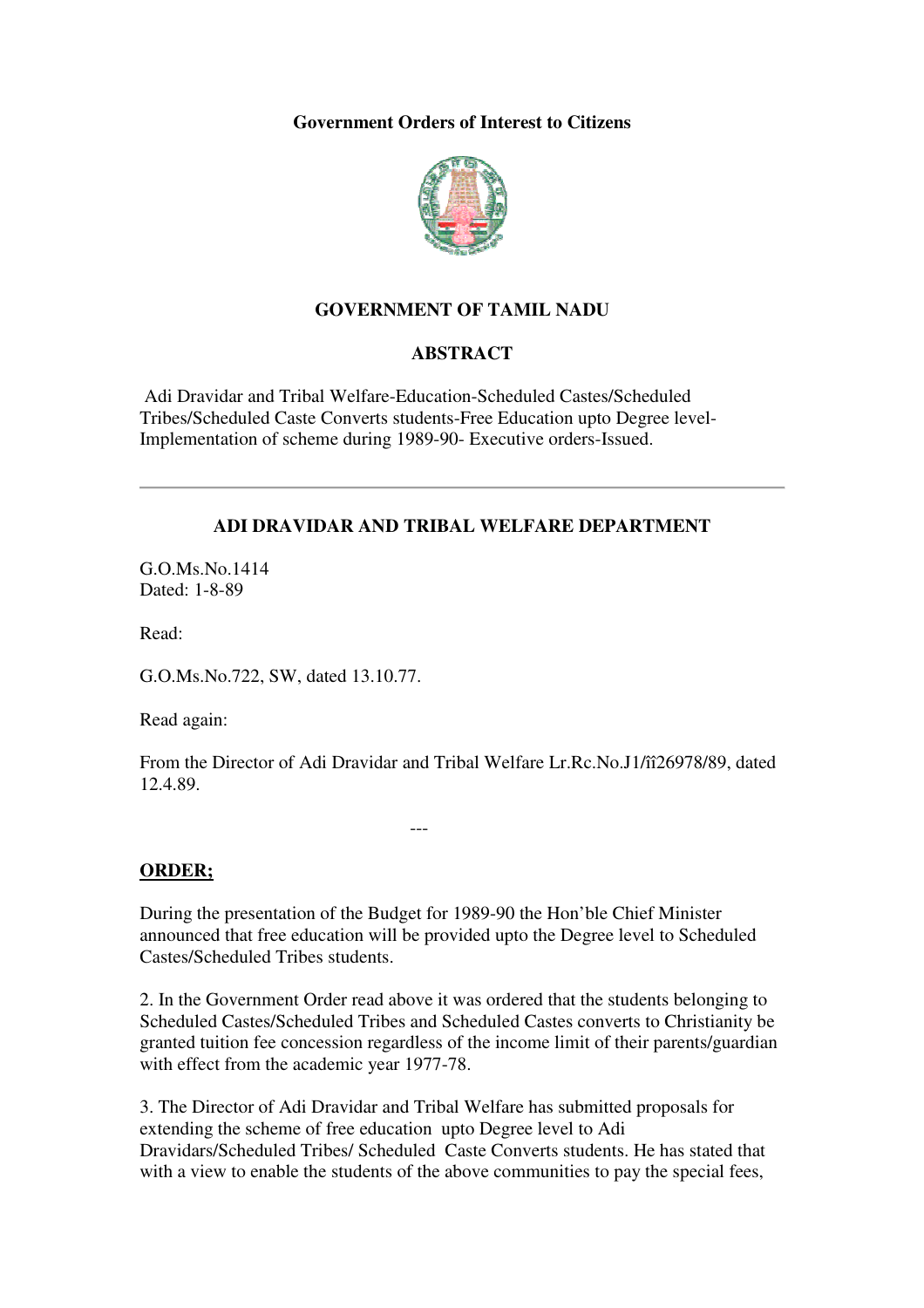examination fees etc. they are being given Government of India/State Postmatric Scholarship depending on their eligibility. Scheduled Castes/Scheduled Tribes/Scheduled Caste converts students who are not eligible either for Government of India or for State Postmatric Scholarship are to be given Special Fees, Examination fees under the proposed scheme. The Director has stated that the scheme is to be operated by two Departments viz. Director of school Education for Plus 1 and Plus 2 and Director of Collegiate Education for Degree level courses. The funds required by the Director of School Education/Director of Collegiate Education towards reimbursement of Special fees and examination fees for those who are not covered under Government of India/State Postmatric Scholarship have to be released by him to the Director of School Education/Director of Collegiate Education. In turn, the Director of School Education will reimburse the Special fees and Examination fees to the respective Higher Secondary schools. So also the Director of Collegiate Education will reimburse the amount to the respective colleges/Universities. He has also stated that the scheme will apply only to Adi Dravidars/Scheduled Tribe/Scheduled Caste Converts studying in regular day colleges only and that there is no income limit for availing, the above concessions. The Director of Adi Dravidar and Tribal Welfare has, therefore, requested permission to release the funds as required by the Director of School Education/Director of Collegiate Education so as to enable them reimburse the special fees and examination fees to the respective institutions.

 4. The Government, after careful examination of the proposal of the Director of Adi Dravidar and Tribal Welfare direct that the free education scheme to Scheduled Castes/Scheduled Tribes/Scheduled Caste converts students who are not covered under Government of India /State Postmatric Scholarship be implemented from the academic year 1989-90 irrespective of parental annual income. The Director of Adi Dravidar and Tribal Welfare is authorised to release the funds required by the Director of School Education/Director of Collegiate Education so as to enable them to reimburse the Special fees and examination fees to the respective higher Secondary Schools and Colleges/Universities subject to the condition that the accounts of the institutions are preaudited by the concerned authorities for the purpose of claiming reimbursement of special fees and examination fees. The above concession is extended only to Scheduled Castes/Scheduled Tribes/ Scheduled Caste converts students studying in regular day colleges.

 5. The expenditure should be debited to 2225 Welfare of Scheduled Caste and Scheduled Tribes and Other Backward classes 01 Welfare of Scheduled Castes- 277 Education- Scheme in the Seventh Five Year Plan- II State Plan- JS Provision of free education for Adi Dravidar Scheduled Tribes Scheduled Caste converts to Christianity- (DP Code No,2225 01 277 II JS 0004).

 6. This order issues with the concurrence of the Finance Department vide its U.O.No.769\ DS (CVK) 89-1, Dated 29.7.89.

(By order of the Governor)

 R.A.SEETHARAM DAS, Special Commissioner and Secretary to Government